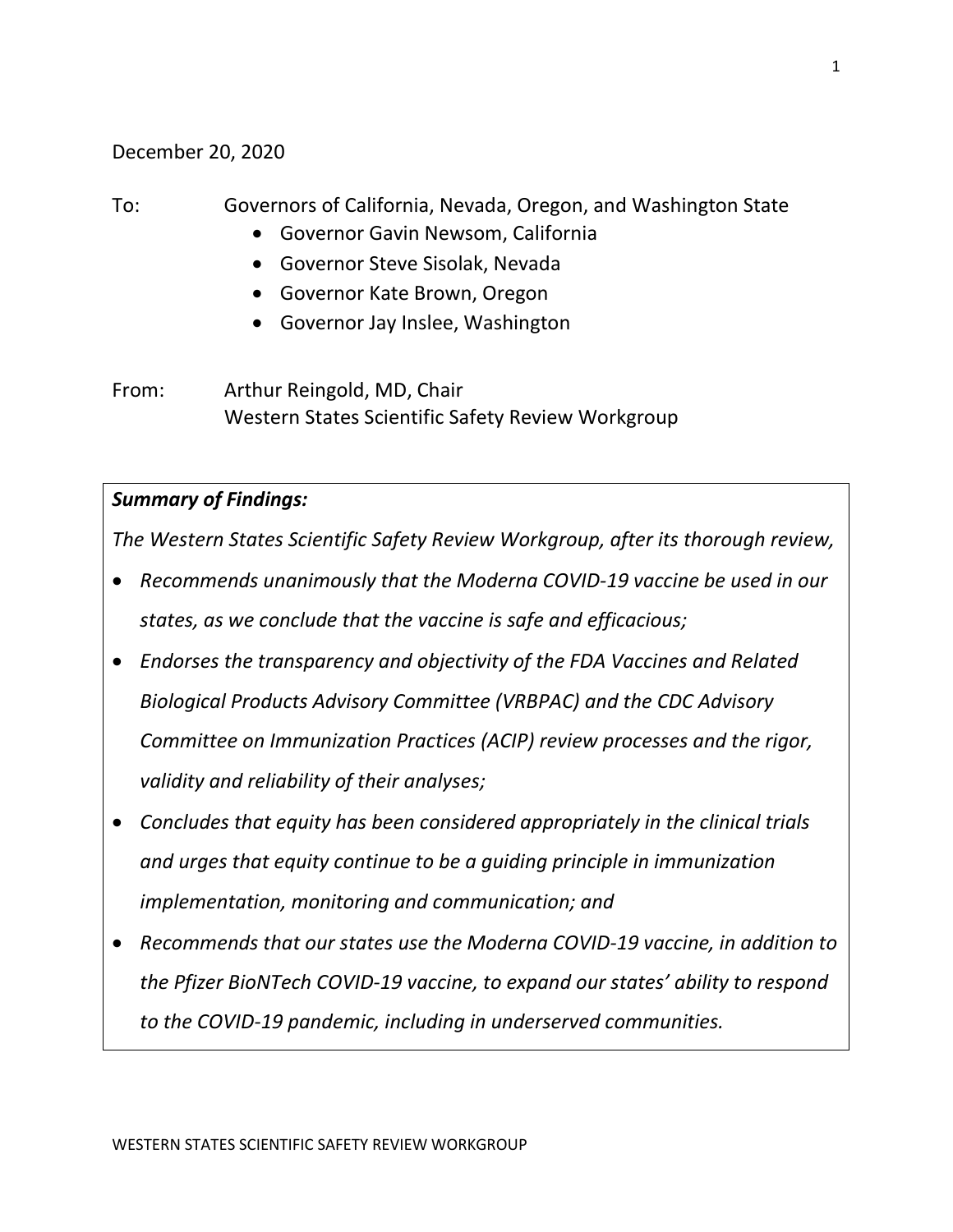The Western States Scientific Safety Review Workgroup was established by the Governors of California, Nevada, Oregon and Washington, to independently review and assess data on U.S. candidate COVID-19 vaccines and the processes of federal advisory committees and agencies considering approval of these vaccines prior to their introduction in the United States.

The Workgroup includes members with diverse relevant expertise, many of whom have participated in multiple prior VRBPAC and ACIP vaccine reviews. The Workgroup held two virtual meetings on December 17, 2020 and December 19, 2020 to review the available evidence concerning the safety, immunogenicity, and efficacy of the Moderna COVID-19 vaccine.

The Workgroup's deliberations are guided by four considerations:

- assuring the safety and efficacy of COVID-19 vaccines that might be used in our states;
- assessing the transparency and objectivity of the FDA VRBPAC and CDC ACIP review processes and the rigor, validity and reliability of their data analyses;
- ascertaining whether equity has been considered appropriately in the design, implementation and analysis of the clinical trials; and
- avoiding any undue delay in making available to our states' residents COVID-19 vaccines deemed by the FDA and CDC to be safe and efficacious.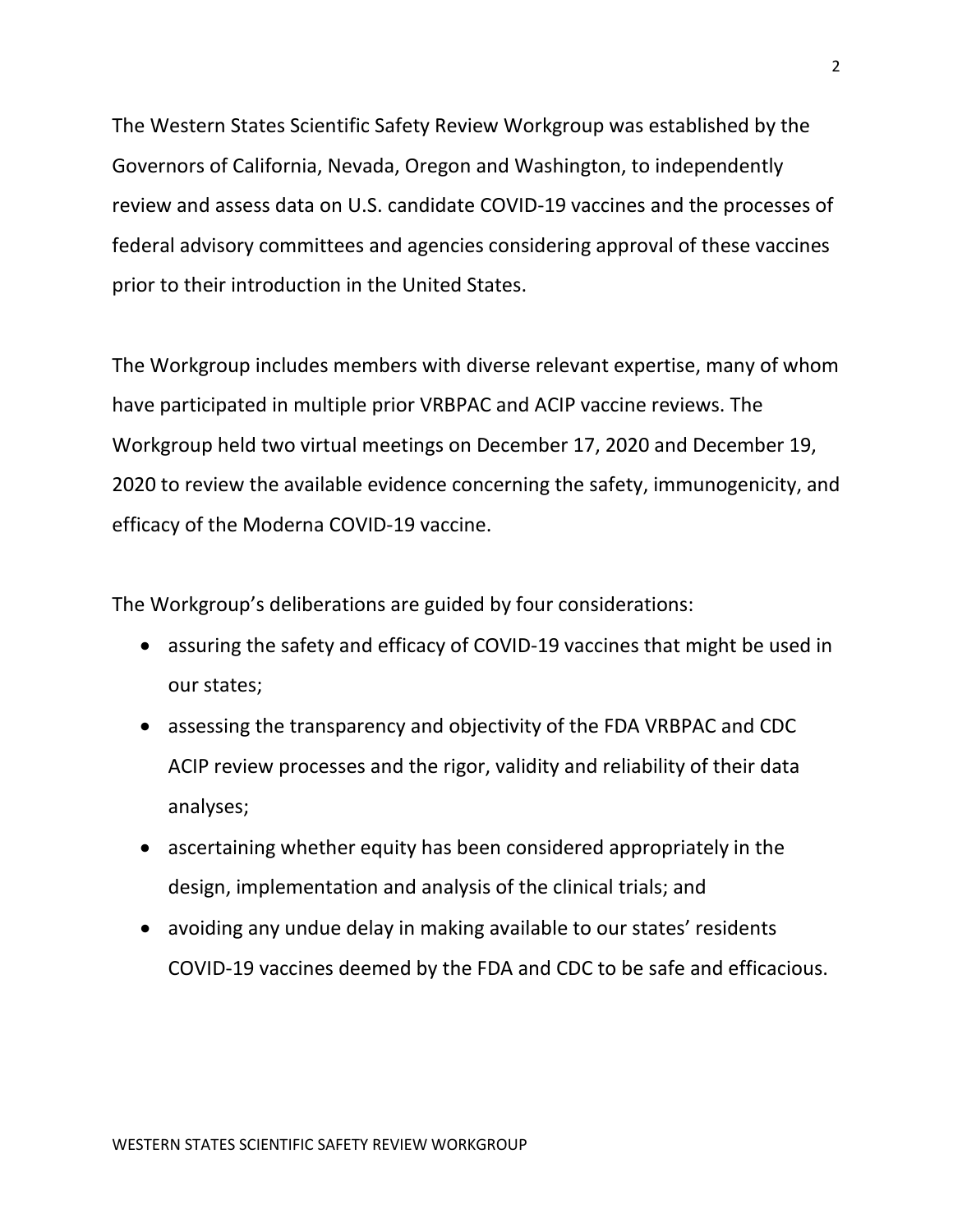We have focused our review on the data presented to VRBPAC and ACIP and the processes and deliberations of those committees.

Phase 3 trial data concerning the safety, immunogenicity, and efficacy of the Moderna COVID-19 vaccine were presented in open meetings to VRBPAC on December 17, 2020 and to the ACIP on December 19, 2020. Multiple members of our Workgroup either directly participated or observed the VRBPAC meeting on December 17, 2020 and the ACIP meeting on December 19, 2020. These presentations and discussions were reviewed and discussed by our Workgroup on December 17, 2020 and December 19, 2020.

Data reviewed by the Workgroup demonstrated that the Moderna COVID-19 vaccine had an efficacy of 94.1% (95% confidence interval: 89.3% - 96.8%) against COVID-19 disease of any severity. The data presented did not reveal any differences in efficacy in various subgroups of the population.

Safety data from a two-month follow-up of participants in the Phase 3 trial of the Moderna COVID-19 vaccine were reviewed by FDA and CDC staff, VRBPAC and ACIP. Given the escalating rate of COVID-19 hospitalizations and deaths throughout the U.S., the Workgroup agreed that the two-month review supports distribution and use according to ACIP recommendations of the Moderna COVID-19 vaccine under an FDA EUA.

Confirming the safety of COVID-19 vaccines by continued close monitoring and surveillance of vaccine recipients for adverse health events is of paramount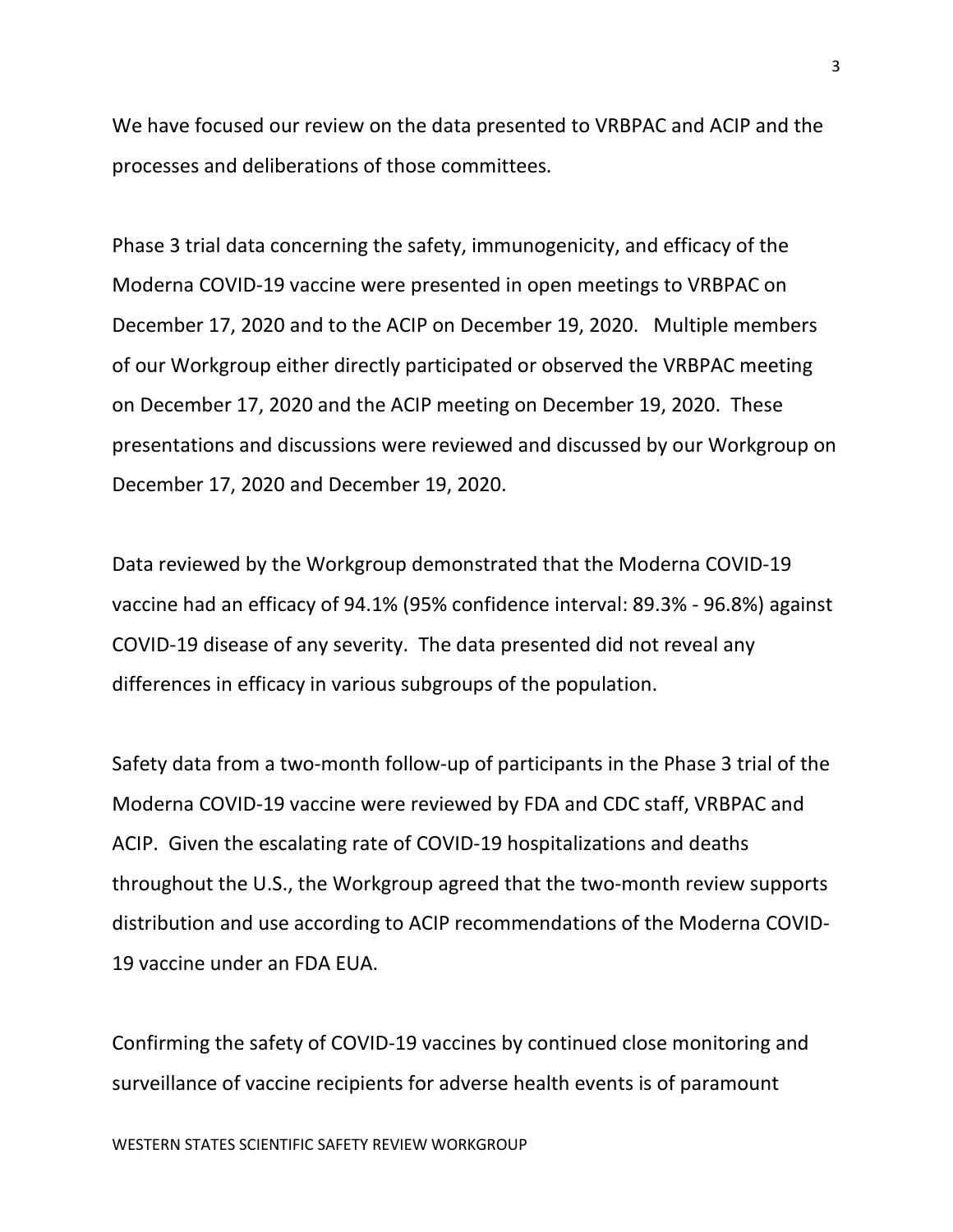importance to gain and sustain the public acceptance of COVID-19 vaccination. The CDC and FDA have implemented multiple systems to rapidly obtain and investigate reports of adverse health events following receipt of COVID-19 vaccines. The Workgroup endorses these efforts and encourages our states to support active and regular reporting to these systems, which are already yielding valuable results.

At the December 19, 2020 ACIP meeting, CDC noted that it is investigating reports of anaphylactic reactions in six recipients of the Pfizer BioNTech vaccine. Pfizer BioNTech reported at the FDA VRBPAC meeting on December 10, 2020 that such reactions had not occurred in any of the 18,000 Phase 3 clinical trial participants who received the Pfizer BioNTech COVID-19 vaccine. Moderna reported to ACIP on December 19, 2020 that one participant in the Phase 3 clinical trial had an episode of anaphylaxis 63 days after immunization. The Scientific Safety Review Workgroup wants to underscore the importance – as with any vaccine – of providing COVID-19 vaccines in locations that are prepared to treat anaphylactic reactions or any other unexpected reactions, as noted in standard guidance from CDC. CDC has produced enhanced guidance to ensure that appropriate equipment is available in all locations where COVID-19 vaccines are being administered and that vaccine recipients be monitored for 15 - 30 minutes after vaccination.

The Workgroup noted that several important attributes of the Moderna COVID-19 vaccine remain to be defined, including the duration of vaccine-induced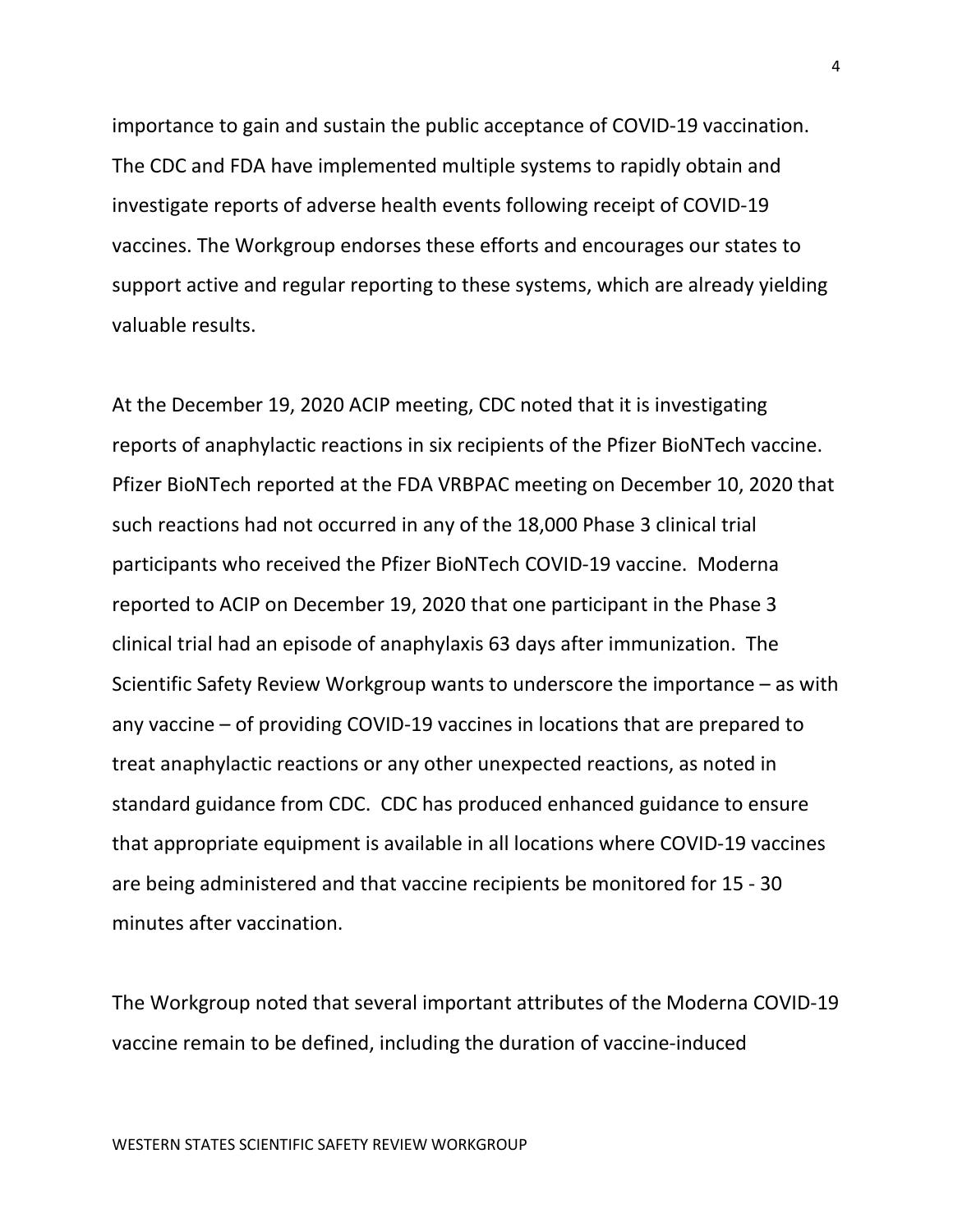protection; the efficacy of vaccination in preventing asymptomatic infection; and the efficacy and safety of the vaccine in pregnant women and children.

Efficacy and safety of the Moderna COVID-19 vaccine were observed to be consistent across age, gender, race and ethnicity subgroups in the Phase 3 clinical trial. Ongoing monitoring of the efficacy and safety of the Moderna COVID-19 vaccine in diverse subgroups of the population, especially by race, ethnicity, age, and underlying disease status, will be crucial to ensuring confidence in and high acceptability of the vaccine by a majority of residents in our states.

At its meeting on December 19, 2020, the Workgroup unanimously concluded that, based on our review of the data submitted to the FDA by the manufacturer and the VRBPAC and ACIP analyses of the data, the COVID-19 vaccine made by Moderna meets or exceeds FDA standards for safety, immunogenicity, and efficacy. Its widespread use in our respective states at this time under an EUA is justified. Furthermore, our conclusion is that VRBPAC and ACIP adherence to their usual standards of transparency and evidence-based decision making warrants full confidence in the recommendations made by these independent advisory committees for the use of the Moderna COVID-19 vaccine at this time.

The Western States Scientific Safety Review Workgroup recommends that our states make available to our states' residents the Moderna COVID-19 vaccine deemed by the FDA and CDC to be safe and efficacious. We believe that this vaccine will expand our states' ability to respond as quickly as possible to the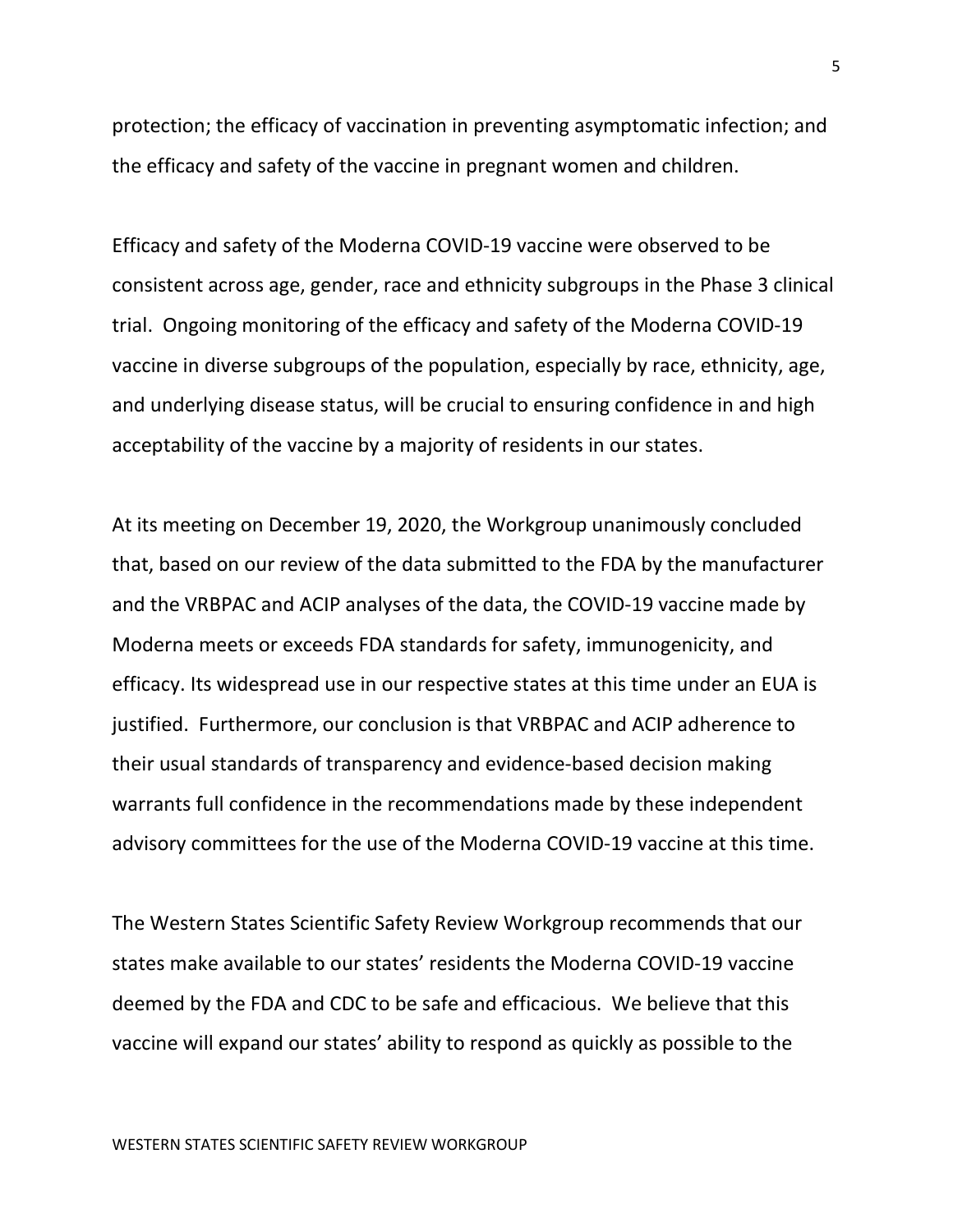COVID-19 pandemic and will – along with the Pfizer BioNTech COVID-19 vaccine – expand access in underserved communities.

We will perform similar assessments of additional COVID-19 vaccine candidates as they are presented for possible authorization or approval for use in the U.S.

Respectfully submitted:

Members of the Western States Scientific Safety Review Workgroup:

Arthur Reingold, MD, Chair, UC Berkeley School of Public Health

California Members:

- Tomás J. Aragón, MD, DrPH, City and County of San Francisco
- Eric Goosby, MD, UCSF School of Medicine
- Rodney Hood, MD, UC San Diego Alumnus and National Medical Association
- Nicola Klein, MD, Ph.D., Kaiser Permanente Northern California
- Grace M. Lee, MD, MPH, Stanford Children's Health and Stanford University School of Medicine
- Bonnie Maldonado, MD, Stanford University School of Medicine and Stanford Children's Health
- Mark H. Sawyer, MD, UC San Diego School of Medicine and Rady Children's Hospital
- Robert Schechter, MD, California Department of Public Health
- Peter G. Szilagyi, MD, MPH, UCLA Health and David Geffen School of Medicine
- Matt Zahn, MD, Orange County Health Care Agency

Nevada Members:

- Ihsan Azzam, MD, PhD, Chief Medical Officer, State of Nevada
- Candice McDaniel, MS, Nevada Department of Health and Human Services